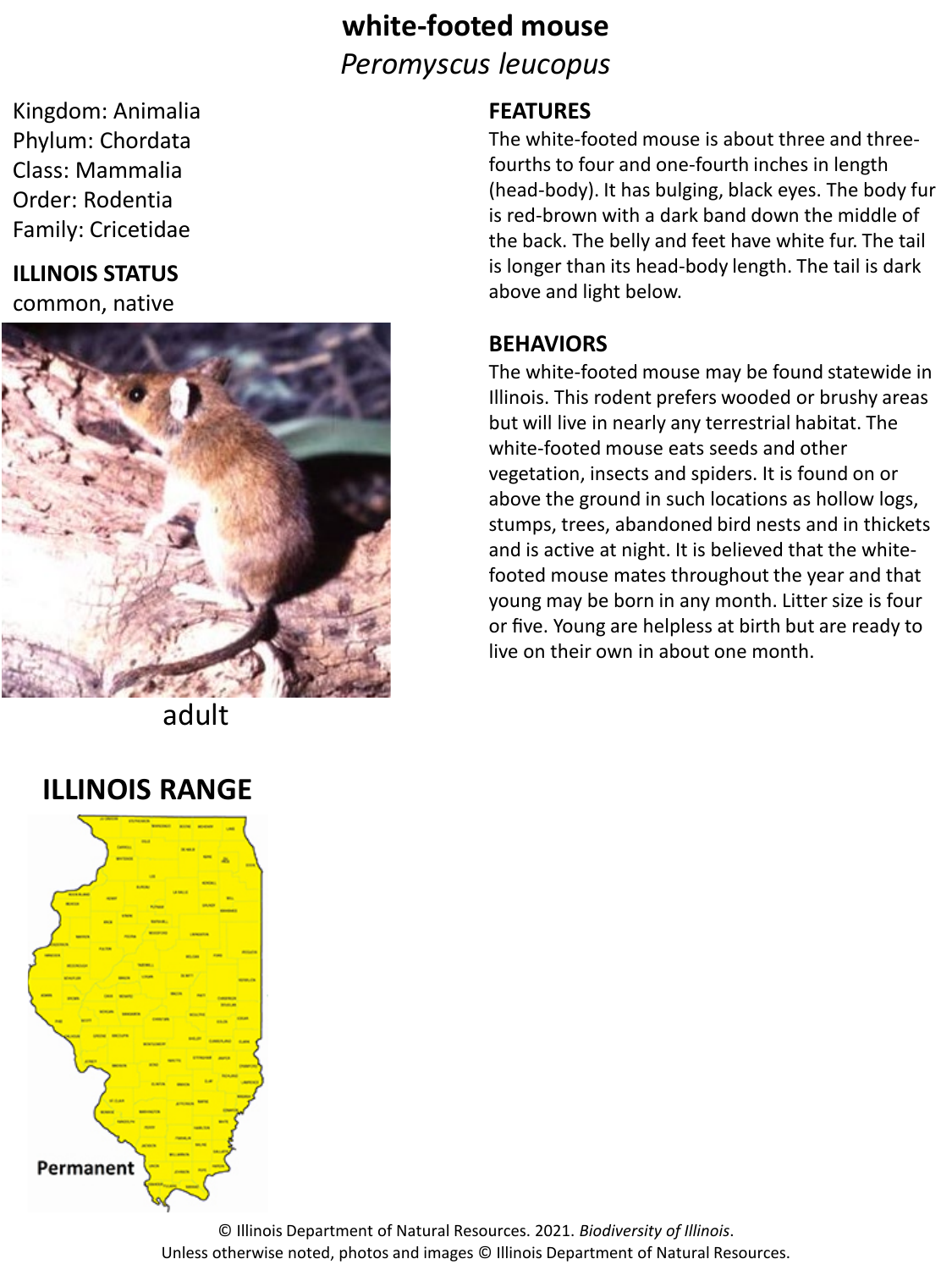

© R. B. Forbes, Mammal Images Library of the American Society of Mammalogists



© Illinois Department of Natural Resources. 2021. *Biodiversity of Illinois*. Unless otherwise noted, photos and images © Illinois Department of Natural Resources.